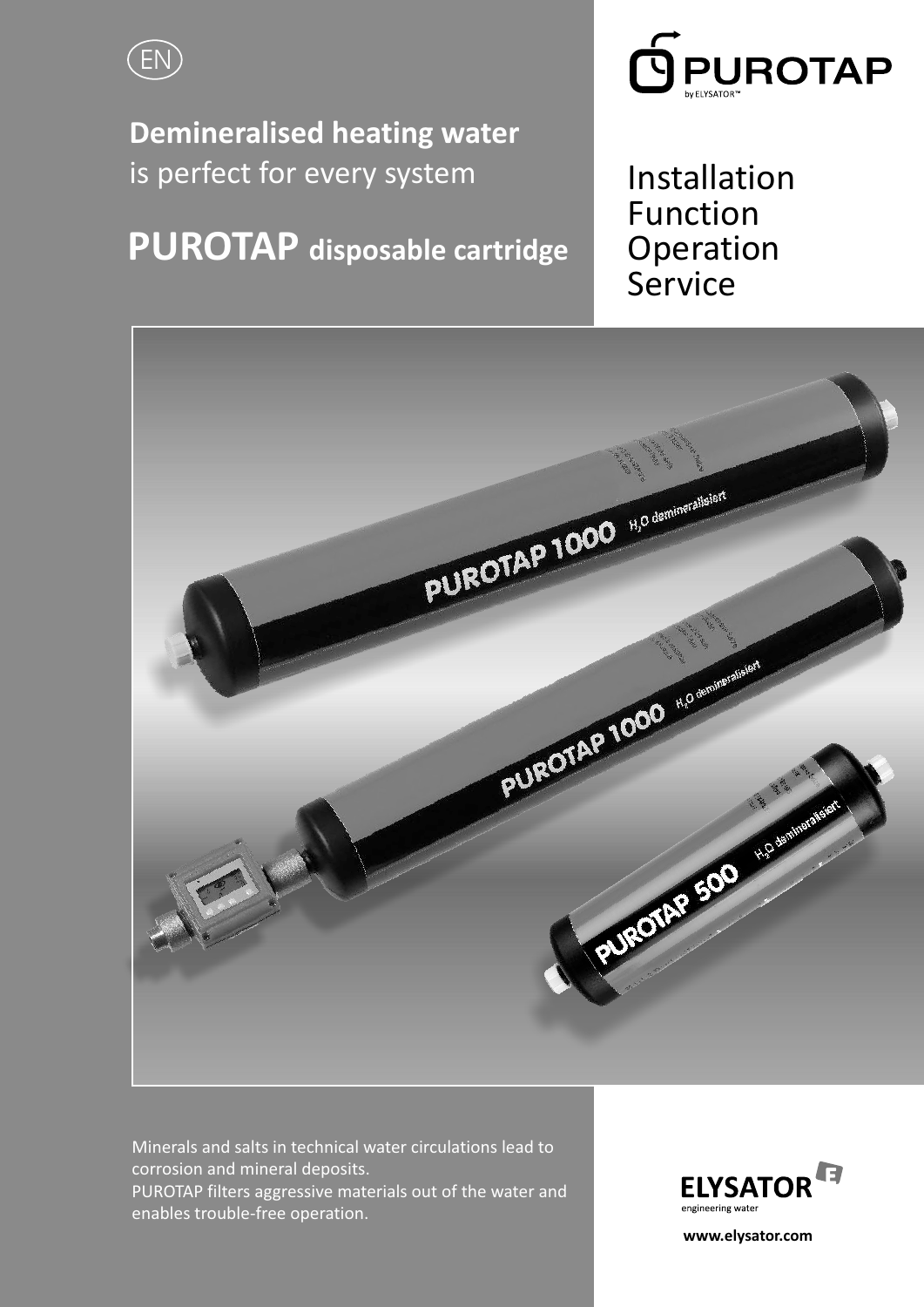## The function

The PUROTAP cartridge filters lime and aggressive dissolved substances such as sulfate, nitrate and chloride out of the fill-up water. The device operates on the basis of a mixed bed ion exchanger and provides demineralised water that has been completely desalinated. This method does not release any chemical additives into the water. The device operates without an external power supply.

The capacity of the completely desalinated cartridge depending on the total hardness of the fill-up water is shown in the table adjacent. Example: With a hardness of 20°fH/11°dH, PUROTAP 500 provides 375 litres of completely desalinated water and PUROTAP 1000 provides 750 litres.



## Simple system filling, without measuring

In the pressure area between 3 - 4 bar, the volume flow through the cartridge is approx. 10 l/min. This results in a maximum cartridge running time. If the cartridge is used without the use of measuring devices (water meter, conductivity measuring device), then the specified running times should not be exceeded. In order to monitor the effective performance more closely, use of a meter is optional.

This connection variant is not suitable for surface heating systems that can only be de-aerated through purging. The delivery rate of the ion exchanger is insufficient for purging air from a horizontal line. In these cases, we recommend filling with untreated water and subsequently demineralising using a cleaning system (see following page).

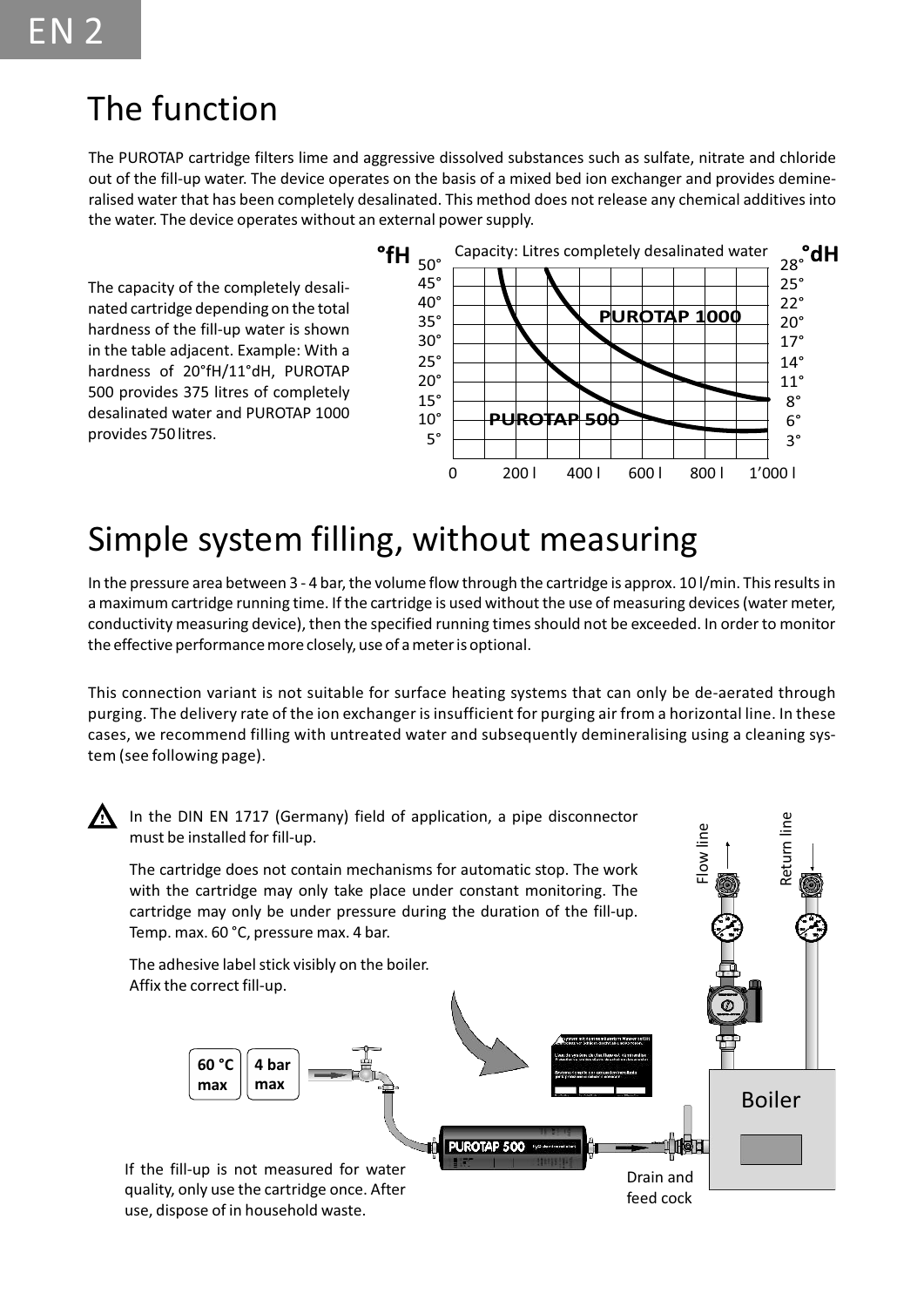# Cleaning system with auxiliary pump

Directly filling via the ion exchanger is not suitable for surface heating systems that can only be de-aerated through purging. The delivery rate is insufficient enough for purging air from a horizontal line. In these cases, we recommend filling up with untreated water and subsequently demineralising using a cleaning system.

This procedure is also suitable for subsequently demineralising systems with too much salt content according to the boiler manufacturer's specifications or guidelines.

In doing so, the ion exchanger is integrated into the heating system circulation with the help of a separate pump (e.g. jet pump, impeller pump, centrifugal pump) and two reinforced hoses. The type of adapter used here is of less importance; instead, it is more important that the circulation pumps are operating and all valves are open enabling the system water to be mixed thoroughly.

The temperature of the cartridge may be a maximum of 60 °C for a short period. It must be connec-Λ ted to a return line with the lowest possible temperature. Only hoses that are sufficiently pressure and temperature resistant should be used (reinforced hoses). The work may only take place with monitoring.



#### **The pump must be connected behind the cartridge, no pump pressure on the cartridge!**

Auxiliary pump

Run the cartridge until it is exhausted. Determine the number or size of the required cartridges based on the system content and the capacity diagram on page 2.

The adhesive label stick visibly to the boiler. Affix the correct fill-up.

# Use of the LF-M Meter



The use of measuring devices makes reliable system cleaning easier.

The LF-M meter enables flow rate and water quality monitoring. The cartridge can be completely used up and then replaced at the appropriate time.

The cartridge can easily be used several times with the LF-M meter for smaller amounts of water until it is exhausted.

#### **General safety instructions**

The resin from the cartridge must not enter the heating system. Before each use, the retention sieves on both sides of the cartridge must be checked. The work with the cartridge may only take place with monitoring.

It is recommended to do a test run of the system and purge the oxygen and carbon dioxide gases that are normally present in tap water.